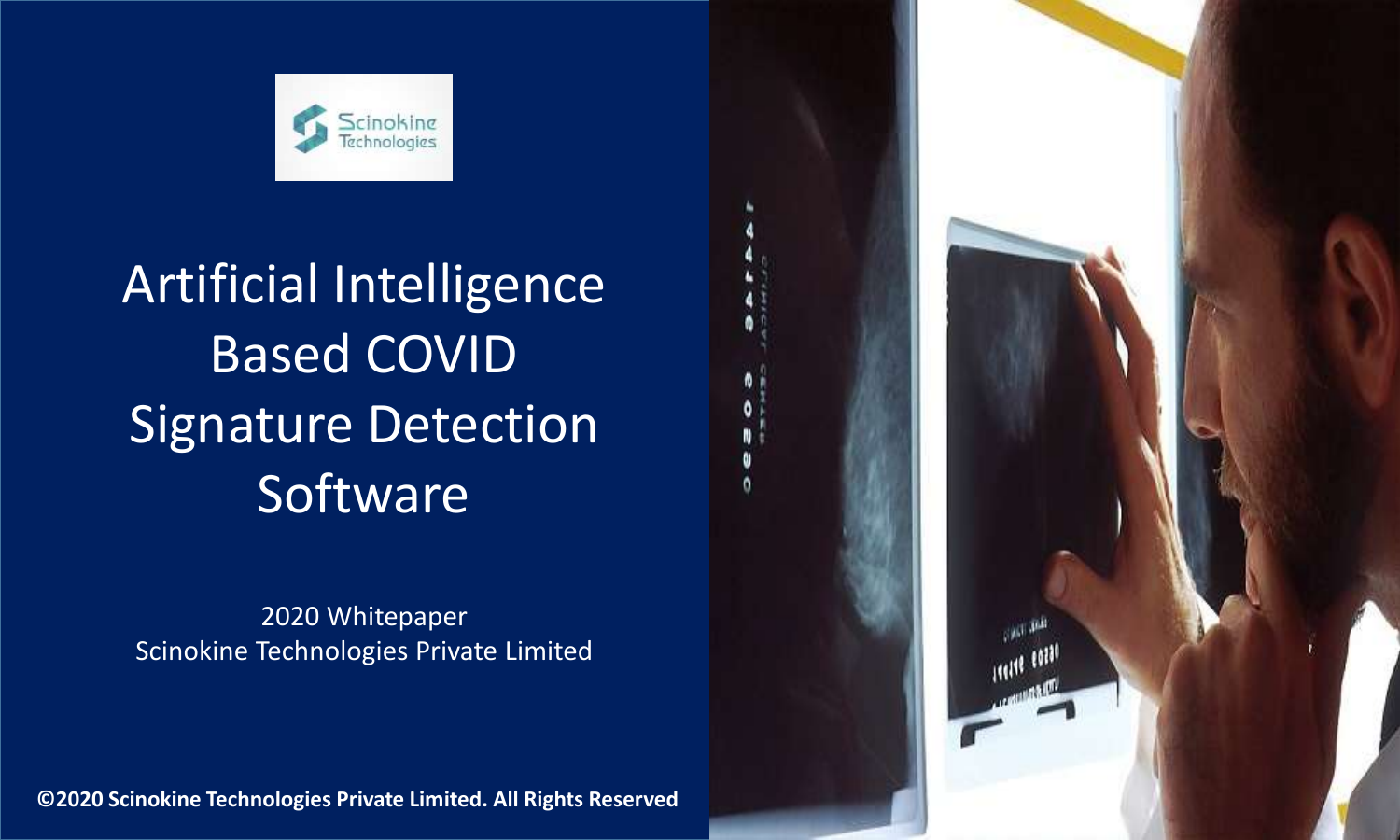**An AI Based Tool for COVID19 Signature Analysis**  Using X-Ray and CT scan images

The software takes the X-Rays and CT scans in digital format and analyses the X-Ray reports through uploading the images which is followed by detailed report about the patient suffering from COVID19 or similar ailments.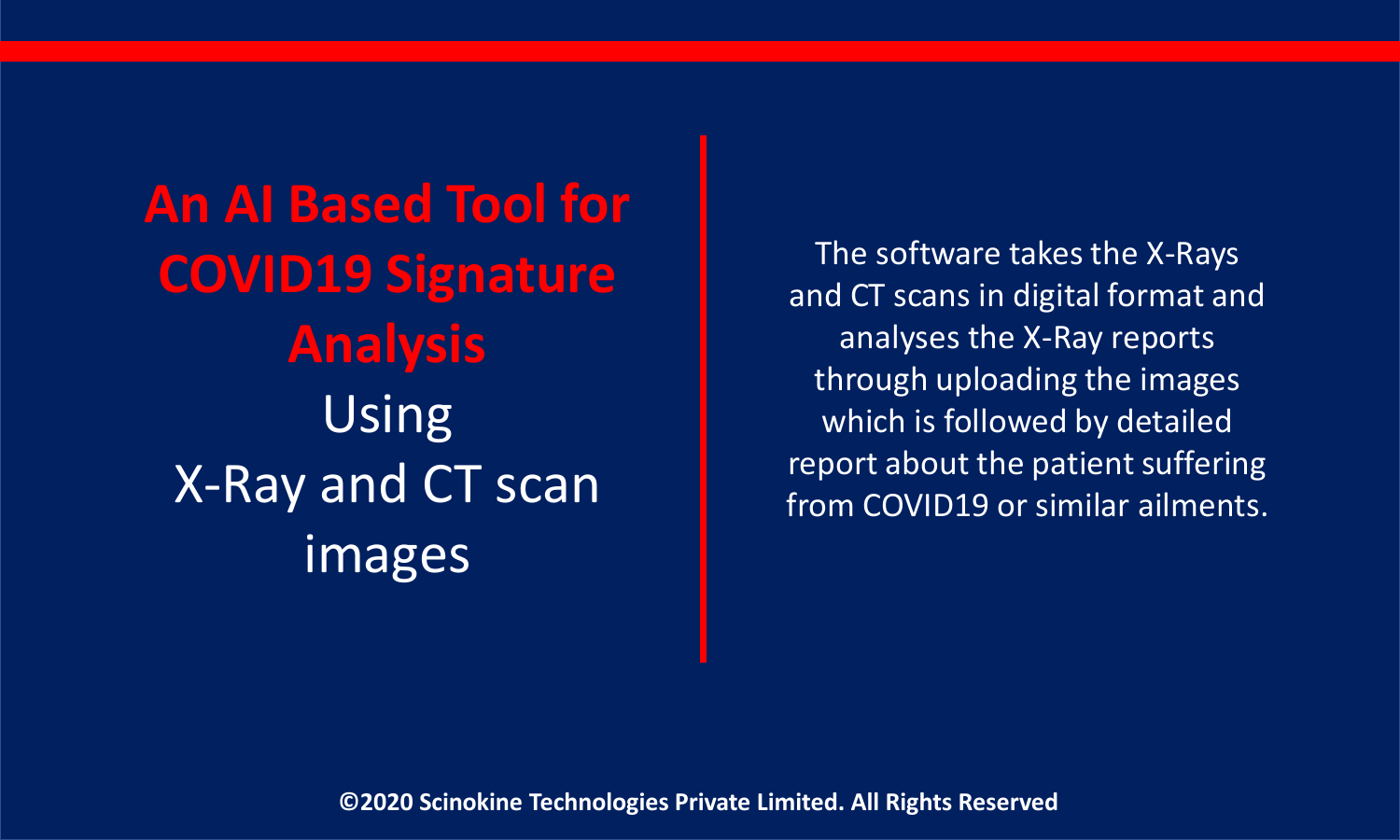#### Benefits of Technology in **Healthcare**

**Most of the healthcare organizations are facing a crunch because of the pandemic. Technology helps organizations to optimize the treatment pipelines in a organized way.**

**Automation of the process always makes the process faster and increases the efficiency of the turn around time for treating patients.**

**Right usage of technology helps the organization to arrive to desired outcomes to address the pandemic treatments.** 

### **Overview**

COVID is one of the pandemic situations which is difficult to manage and the decisions of the healthcare systems are of utmost importance. There are similar ailments which causes similar symptoms which are also considered fatal. The particular diagnosis tool helps to make the decision quite faster.

The solution is very important at this time of pandemic where the cases are rising and there are lots of hassle on the testing centers. The technology apprehended the patients with the mild and severe conditions. The tool assists other technologies and mandatory tests that are being advised by the respective governments.

**©2020 Scinokine Technologies Private Limited. All Rights Reserved**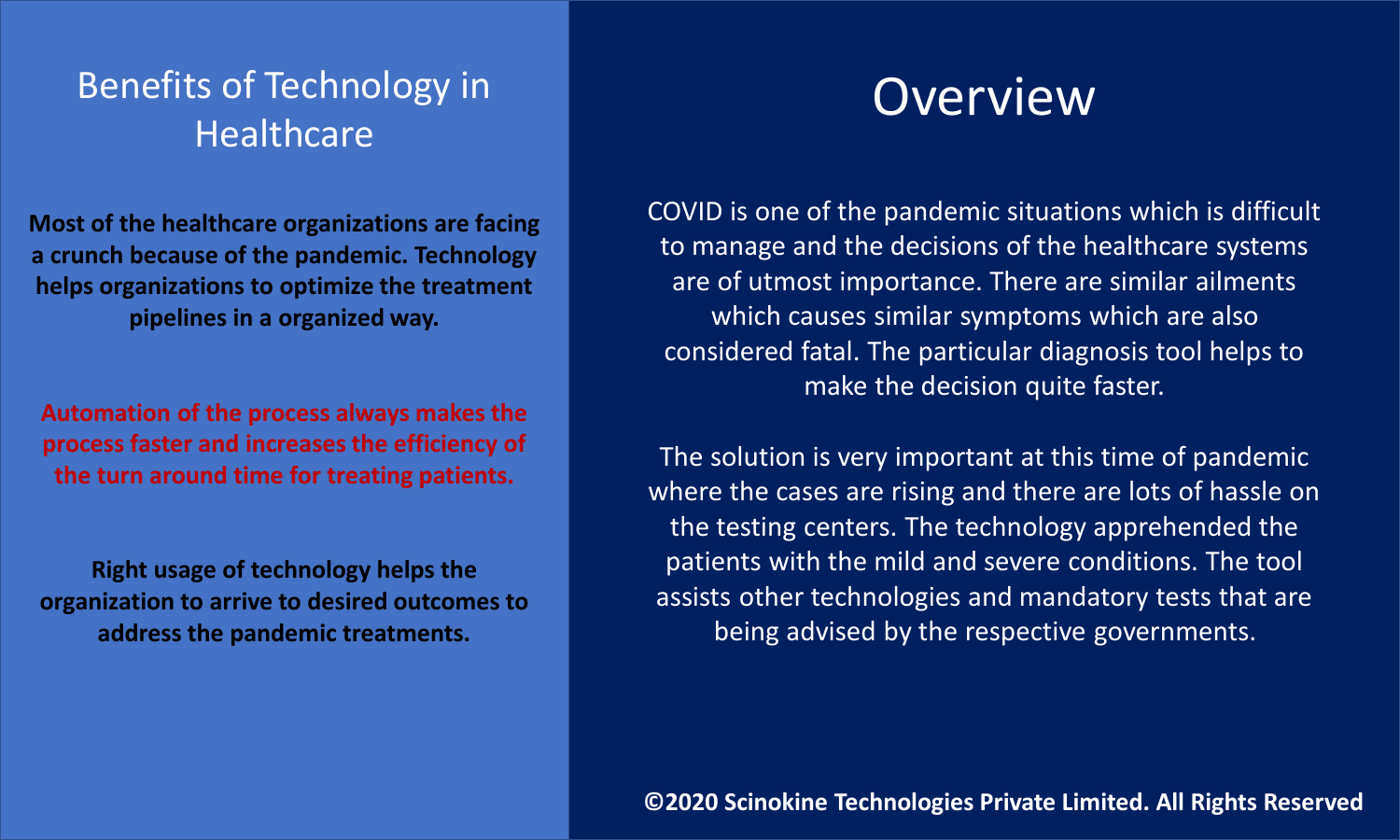

The COVID diagnosis tool analyses the disease without touching and with no protective equipment. It is economical and easy to use.

The software has 3 parts-

1) X-Ray based COVID Detection.

2) CT Scan based COVID Detection.

3) X-Ray based Pneumonia Detection for Children.



**©2020 Scinokine Technologies Private Limited. All Ri** 

Confidential Information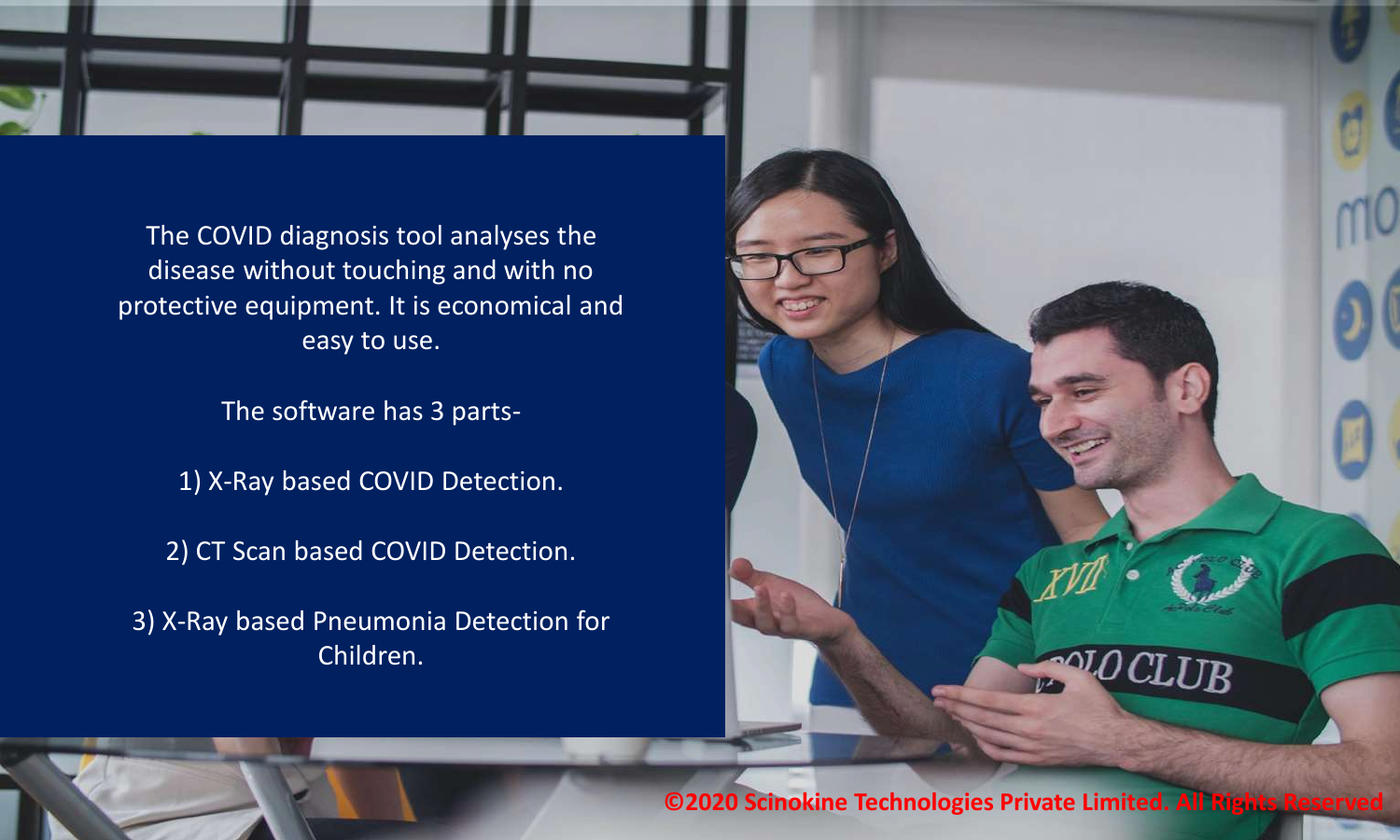# Features of the Software

X-Ray COVID Detection along with other ailments for adults which analyzes the various fibrosis and other lung cavity disfunction rates to analyze lung disorder conditions.

CT Scan COVID Detection for adults which analyzes lung CT scan images of the patients which can be added advantage to determine COVID situations.

X-Ray detection for children shows the severe pneumonia contractions in lungs which may be further investigated as to understand the probability of having COVID as children are more vulnerable to the infection.

**©2020 Scinokine Technologies Private Limited. All Rights Reserved**

Confidential Information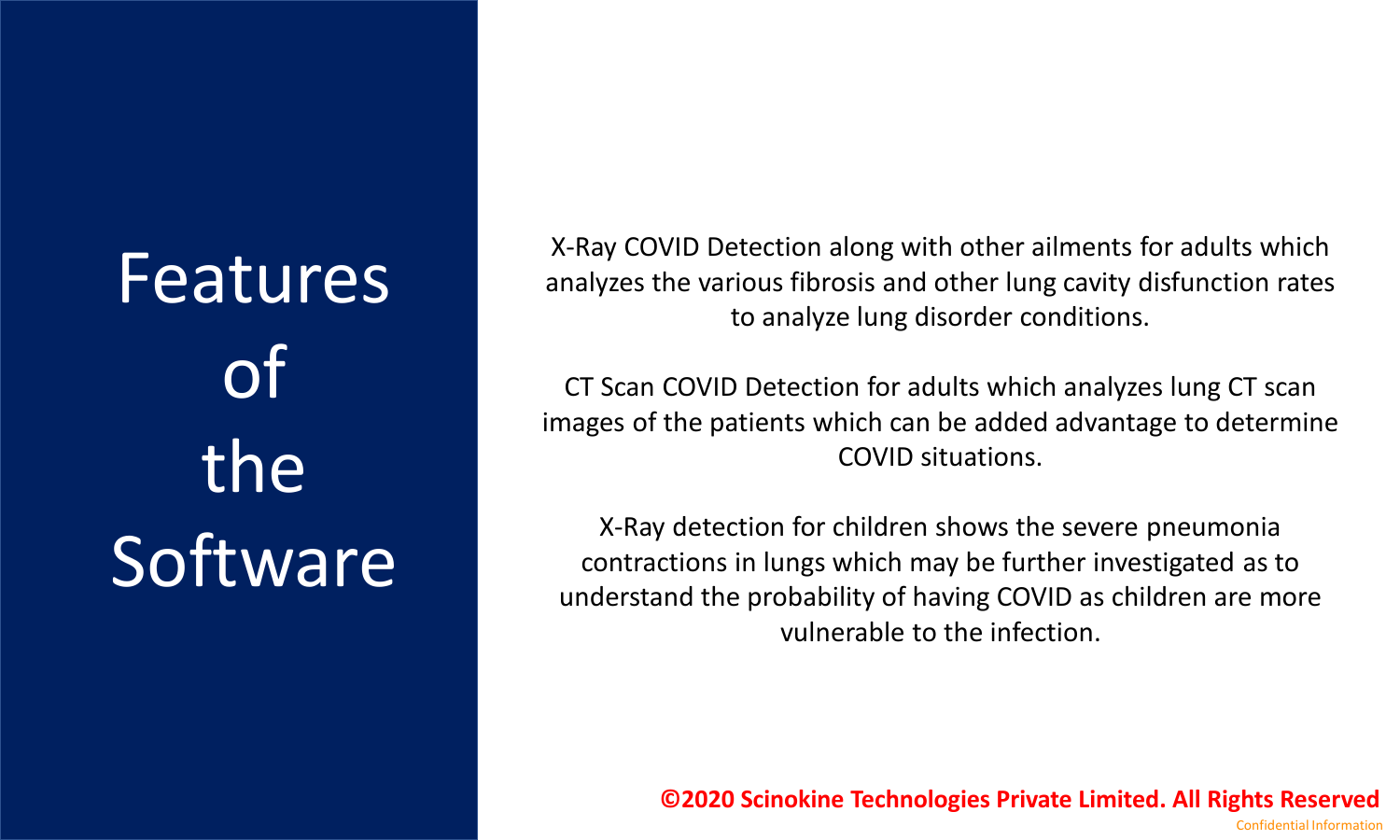# Unique Propositions of the **Software**

It detects COVID adult patients based on X-ray images in less than 10 seconds with less than a 5% error rate.

It takes any type (high as well as low resolution) of an X-Ray image for detection.

It helps in detecting COVID patients with lung CT scan images.

It helps out to find extreme pneumonia conditions for children who might be prone to COVID symptoms.

The test could really ease the pressure on Real-Time PCR based detection of COVID patients as the number of X-Ray facilities outnumbers the Real-Time PCR based facilities.

**©2020 Scinokine Technologies Private Limited. All Rights Reserved**

Confidential Information